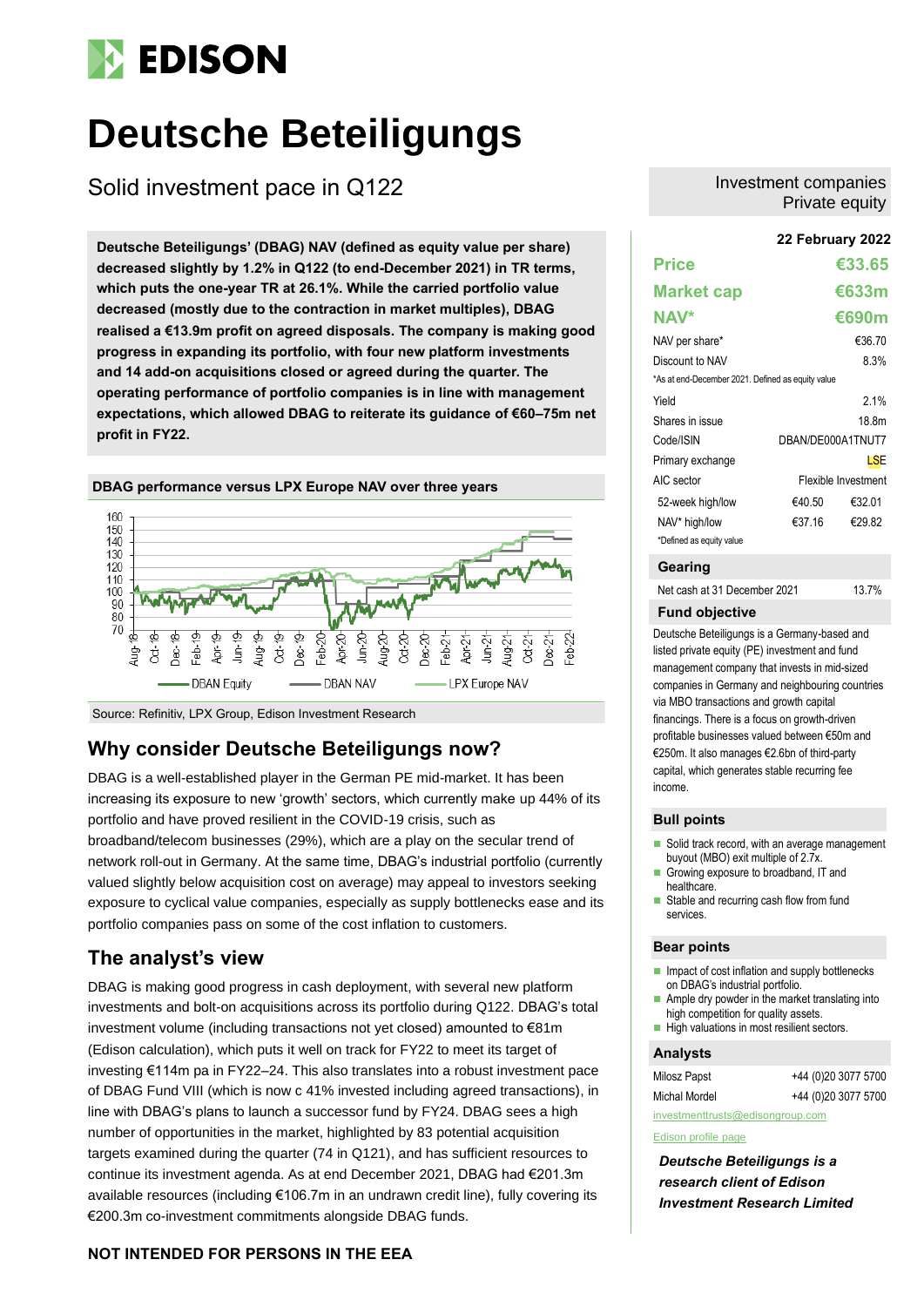

### **Q122 results: Driven by market multiples**

DBAG's NAV (defined as equity value per share) decreased slightly by 1.2% in Q122 (to end-December 2021) to €36.7 per share. The main earnings and, in turn, NAV driver, remains the PE investments segment, which generated an €11.9m loss in Q122 (versus a €20.1m profit in Q121) on the back of portfolio revaluations. The fund services segment continues to support DBAG's results and liquidity profile, with steady fee income (€11.0m in Q122, broadly stable y-o-y) and a pre-tax profit of €3.7m (versus €4.8m in Q121). Overall, the consolidated net loss was €8.2m (or €0.48 per share).

| Exhibit 1: Income statement by segment ( $\epsilon$ m) |        |       |       |  |  |  |  |
|--------------------------------------------------------|--------|-------|-------|--|--|--|--|
|                                                        | Q122   | Q121  | у-о-у |  |  |  |  |
| Net income from investment activity                    | (9.3)  | 23.7  | N/A   |  |  |  |  |
| Other income/expenses                                  | (2.5)  | (3.7) | N/A   |  |  |  |  |
| PE investments pre-tax profit                          | (11.9) | 20.1  | N/A   |  |  |  |  |
| Fund services income                                   | 11.0   | 11.1  | (1%)  |  |  |  |  |
| Other income/expenses                                  | (7.3)  | (6.3) | 16%   |  |  |  |  |
| Fund services profit pre-tax                           | 3.7    | 4.8   | (23%) |  |  |  |  |
| <b>Consolidated net profit</b>                         | (8.2)  | 24.9  | N/A   |  |  |  |  |
| Source: DBAG                                           |        |       |       |  |  |  |  |

The loss in the PE investments segment in Q122 stemmed from net downward value adjustments in DBAG's carrying portfolio of €24.8m, which was partially offset by €13.9m gains on two partial disposals (Telio and Poll Immobilien, see below for details). We note that, in line with its standard practice at the end of the calendar year, DBAG changed the base used to value its portfolio. The market multiples were changed to those based on 2022 consensus (from 2021 in the previous quarter); similarly, the earnings of the portfolio companies were rolled forward to budgeted 2022 figures. This was the main contribution to the €18.5m positive valuation impact of the change in earnings in Q122 (versus €54.9m in Q121 on the back of recovery from the pandemic-affected 2020). This was accompanied by a negative impact from the change in multiples of €66.5m, as the FY22 multiples of public companies were on average lower than the 2021 figures (with the markets assuming positive earnings growth of the peers used to value DBAG's portfolio), but also due to weaker share prices of some listed peers during the quarter. The valuation impact of the change in net leverage was a positive €20.6m, as in aggregate DBAG's portfolio companies reduced their debt despite several leveraged bolt-on acquisitions made in the period (see further details on page 4).

It is worth noting that the revenue growth and margins of some of DBAG's portfolio companies (especially in its 'core' industrial sectors) were curbed by ongoing pandemic-induced supply chain disruptions which, together with strong customer demand (partially fuelled by fiscal and monetary stimulus) and a shift in the composition of global demand (eg less travel and services and more IT spending), has driven inflation to abnormally high levels (eg 5% in the eurozone in 2021). As higher input costs are gradually passed on to customers, some of DBAG's portfolio companies may experience earnings tailwinds from gradually passing on higher input costs to customers in 2022.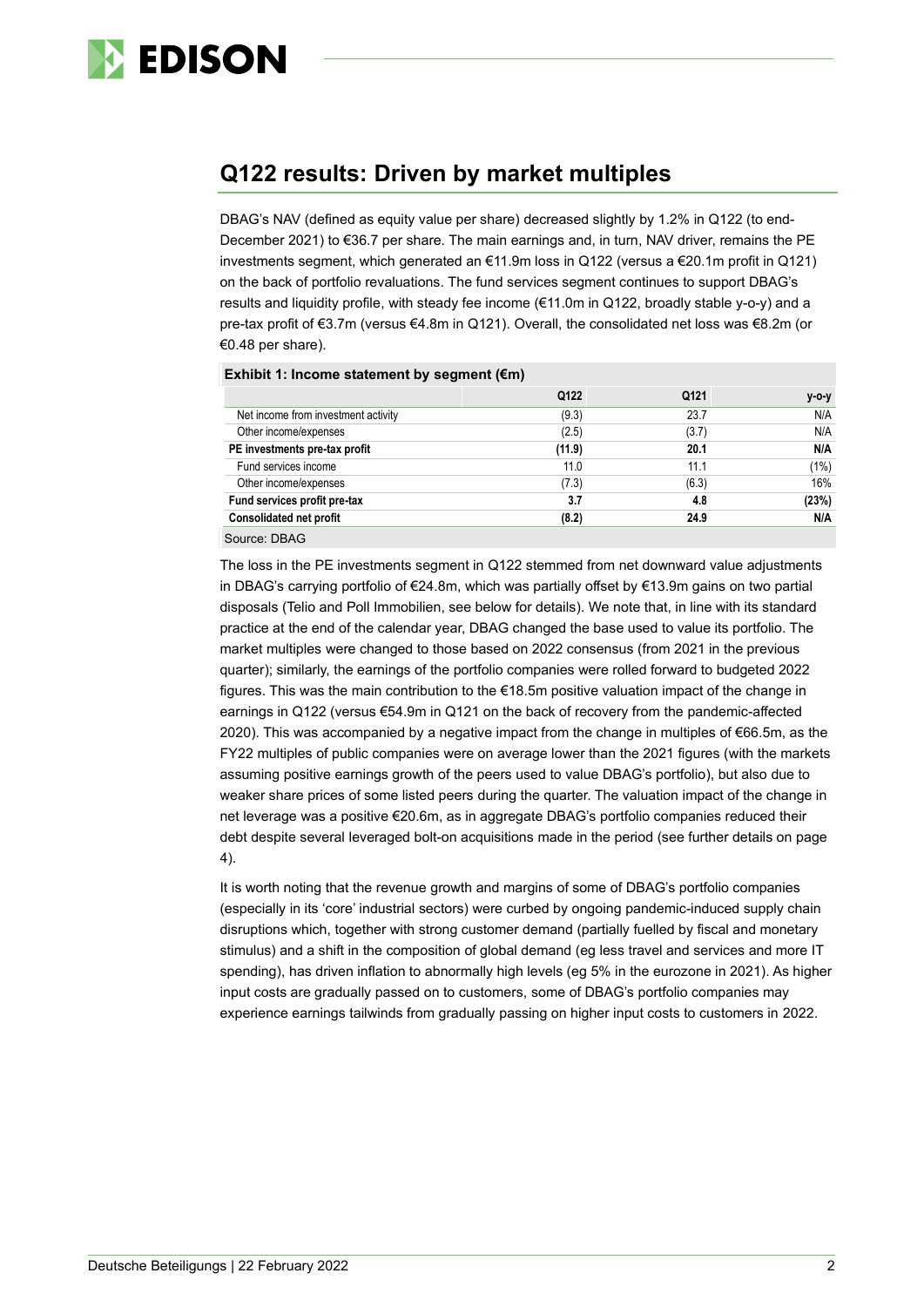

| <u>LAINDIL 2. NGC YANIS ANU 103363 VII POLUONO MGASULGINGIN ANU UGIGCOYNINUM (CNI)</u> |        |        |  |  |  |
|----------------------------------------------------------------------------------------|--------|--------|--|--|--|
|                                                                                        | Q122   | Q121   |  |  |  |
| Changes in fair value of unlisted investments                                          | (24.8) | 36.0   |  |  |  |
| Change in earnings                                                                     | 18.5   | 54.9   |  |  |  |
| Change in debt                                                                         | 20.6   | 5.8    |  |  |  |
| Change in multiples                                                                    | (66.5) | (28.8) |  |  |  |
| Change in exchange rates                                                               | 2.7    | (0.1)  |  |  |  |
| Other                                                                                  | (0.1)  | 4.0    |  |  |  |
| Net result of disposal                                                                 | 13.9   | 0.8    |  |  |  |
| <b>Total</b>                                                                           | (10.9) | 36.8   |  |  |  |
| Source: DBAG                                                                           |        |        |  |  |  |

**Exhibit 2: Net gains and losses on portfolio measurement and derecognition (€m)**

Funds managed by DBAG charge management fees based on committed capital (except for top-up funds), so fee income is independent of investment pace and stable over time (with the exception of funds in the divestment phase, where income decreases gradually following exits). In Q122, DBAG's fee income was broadly flat (€11.0m versus €11.1m in Q121), whereas the segment's profit decreased 23% y-o-y to €3.7m, reflecting an increase in personnel costs (due to the expansion of the investment team) and higher fixed salaries, according to the company. Simultaneously, DBAG confirmed its previously announced guidance of FY22 PE investment profit of €60–75m and fund services profit of €11-12m (detailed in our [previous note\)](https://www.edisongroup.com/publication/targeting-a-10-aum-and-nav-cagr-to-fy24/30347/) and highlighted that portfolio companies are developing in line with expectations.





Source: DBAG, Edison Investment Research. Note: \*NAV defined as equity per share.

### **Portfolio developments**

During Q122, DBAG completed two previously announced investments (Dantherm and Itelyum) and agreed two further acquisitions (freiheit.com and in-tech). Also, eight portfolio companies made 14 add-on acquisitions (of which 11 were closed during the period), most of which were leveraged and did not require capital support from DBAG. M&A activity in DBAG's target market ('mid-market' – companies with an enterprise value of €50–250m) remains robust, with 62 transactions worth €6.6bn structured by financial investors in Germany in 2021 (see Exhibit 4). This implies a 13% CAGR in terms of value in 2016–21. Similarly, the number of investment opportunities available to DBAG remains high, as in Q122 its team analysed 83 potential deals (compared to 74 a year earlier), of which 18 were potential growth financings in minority stakes (versus 19 in Q121).

DBAG recognises several broader trends in the German mid-market. Firstly, the increase in deal count and volume suggests stronger interest in the PE industry in smaller targets (which on a global level is illustrated by several small-cap strategies launched by well-established international general partners) and a greater willingness by owners to sell businesses to PE investors. We should highlight that mid-market companies are often still owned by the founder or their family (more than half of the 62 transactions in the German mid-market involved family disposals). DBAG emphasises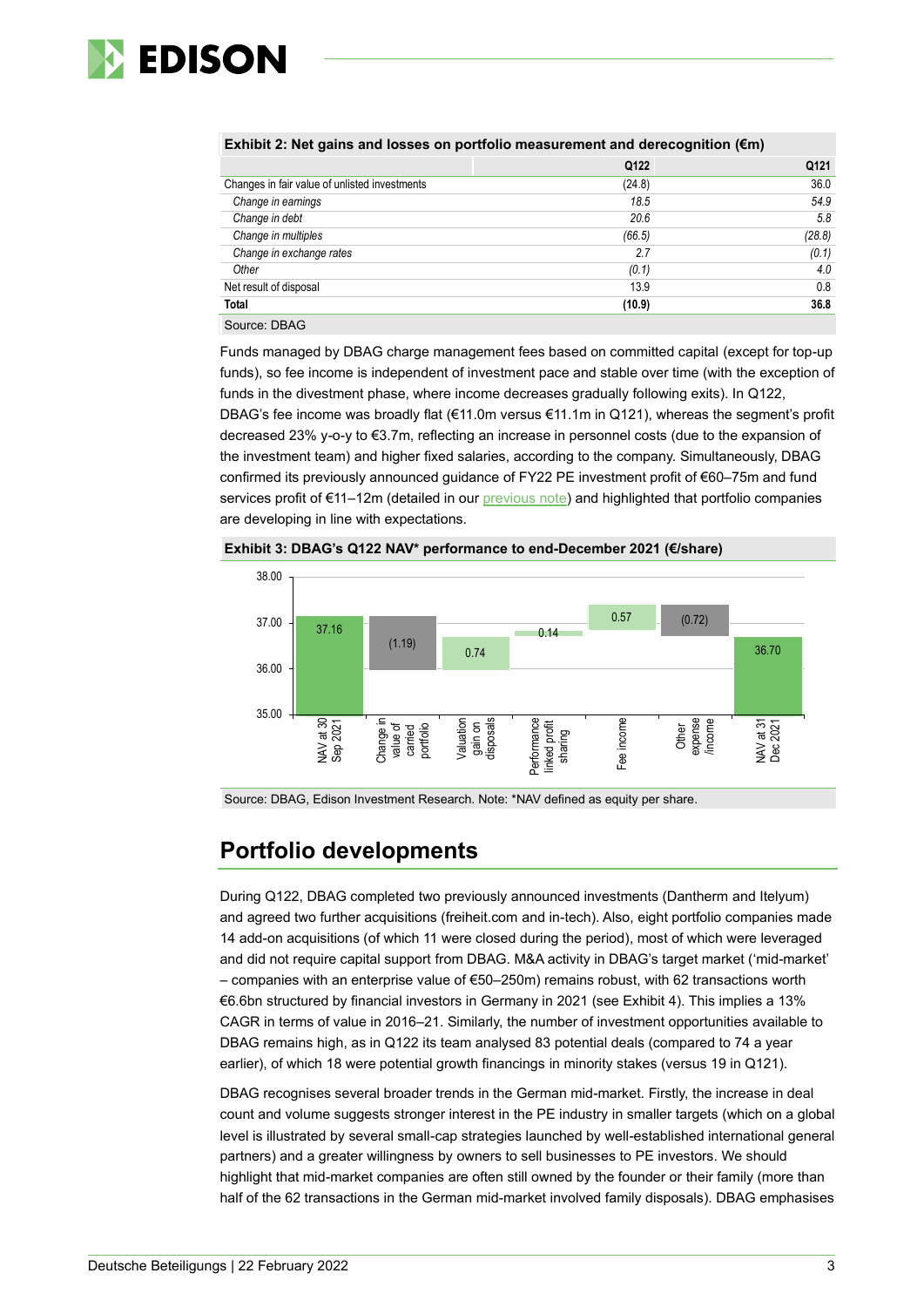

the ongoing generational change, with the current generation of owners more willing to cash out instead of focusing on passing the business on to their children. In this context, DBAG's long-term presence in this market subsegment and extensive contact network allows it to remain one of the preferred buyers, with 25 closed MBO transactions in the last 10 years. Increased interest from PE funds in smaller companies is underpinned by the popularity of buy and build strategies (with bolton acquisitions representing 65% of all PE deals in Europe in 2021, according to PitchBook Data).







Source: DBAG, business magazine FINANCE. Note: \*Transaction values in the range €50–250m. Source: DBAG

> As at end-December 2021, DBAG's portfolio consists of 33 companies, which can be broadly divided into three segments (see Exhibit 7, left-hand side): 1) DBAG's core sectors (industrials – products, technology and services); 2) growth sectors (broadband, IT and healthcare); and 3) other. Industrial companies represent 45% of the portfolio value (while being valued at 0.9x cost) and growth companies make up 44% of the portfolio (valued at 2.6x cost).

In Q122, DBAG completed the acquisitions of Dantherm and Itelyum. **Dantherm** is a provider of heating, cooling, drying, ventilation and air conditioning (HVAC) solutions based in Denmark, but 30% of its revenues are generated in the DACH region, its core market. It is a well-established player founded in 1958, which has grown predominantly through acquisitions to a business generating c €150m revenues annually. The HVAC market is growing at a steady single-digit percentage rate pa, driven by climate change and the wellness trend, and DBAG intends to continue its inorganic growth strategy through bolt-on acquisitions. DBAG (and DBAG Fund VII) provided Italy-based **Itelyum** with growth financing, and acquired a minority stake in this complex industrial waste recycling company. The investment underpins DBAG's geographic expansion into the Italian market, and fits into the broader sustainability megatrend.

Both of the new investments that have been signed but not yet closed in Q122 are companies from the IT services and software sector. **Freiheit.com** is a developer of customised software, specialising in the implementation of complex software projects for companies (including blue chips). DBAG provided €21.2m to the company (for a 16% stake), with another €93.2m coming from DBAG Fund VIII (its fifth investment), thereby acquiring a majority position in January 2022. The business is similar to Cloudflight, acquired by DBAG in mid-2019, although the latter focuses on SME digitalisation processes. **In-tech** is a technology company specialising in engineering services and software for the automotive industry (which represents c 90% of its revenues). DBAG will acquire a 15% stake for €15m, and DBAG Fund VIII will acquire a majority position for an undisclosed amount.

Most of DBAG's platform companies pursue a buy and build strategy and during the quarter closed 11 add-on acquisitions (and agreed to three further acquisitionss). Most of the transactions were leveraged and DBAG contributed only a minor €6m overall to these deals. The aforementioned digitalisation company Cloudflight acquired two companies in Germany and agreed to acquire one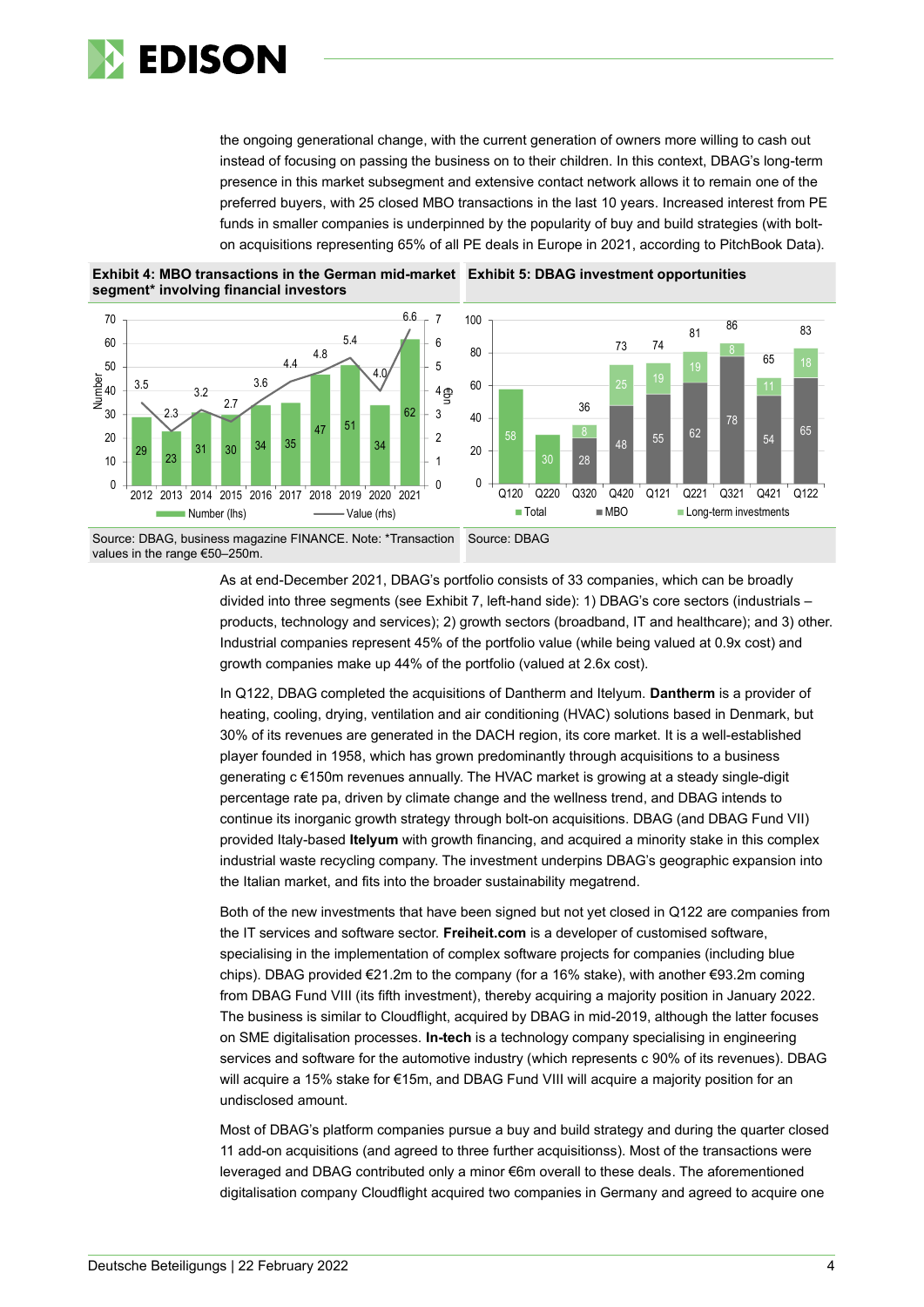

in Poland with no capital support from DBAG. Silbitz (predominantly supplying the wind energy sector) acquired another iron foundry in Germany (DBAG invested €1m in the process). DBAG also contributed €2m to support Solvares (a provider of scheduling and route optimisation software) in acquiring two companies (including the UK operations of FLS). Furthermore, the companies in the broadband telecommunications sector – netzkontor and vitronet – completed five bolt-on acquisitions (with no DBAG contribution). Lastly, two transactions were agreed but not yet closed. DBAG agreed to provide €3m to an acquisition by operasan (a nephrology business) and Sero (a manufacturer of electronic components) agreed to acquire a company in the US.

| <b>DBAG</b> company | <b>DBAG</b> fund      | <b>Target</b>                                 | <b>Status</b> | <b>DBAG's capital</b><br>contribution $(\epsilon m)$ |
|---------------------|-----------------------|-----------------------------------------------|---------------|------------------------------------------------------|
| Fire                | <b>DBAG Fund VIII</b> | ABBS Group, Belgium                           | Closed        |                                                      |
| Cloudflight         | <b>DBAG Fund VII</b>  | Cognostics, Germany                           | Closed        |                                                      |
| Cloudflight         | <b>DBAG Fund VII</b>  | Macio, Germany                                | Closed        |                                                      |
| Cloudflight         | <b>DBAG Fund VII</b>  | Divante, Poland                               | Agreed        |                                                      |
| operasan            | <b>DBAG Fund VII</b>  | MVZ Herne, Germany                            | Agreed        | 3                                                    |
| Sero                | <b>DBAG Fund VII</b>  | Syncron EMS, USA                              | Agreed        |                                                      |
| Silbitz             | <b>DBAG Fund VI</b>   | Torgelow iron foundry, Germany                | Closed        |                                                      |
| vitronet            | <b>DBAG ECF</b>       | Alexander Piten Tief- und Straßenbau, Germany | Closed        |                                                      |
| vitronet            | <b>DBAG ECF</b>       | Horstmann Fernmeldebau, Germany               | Closed        |                                                      |
| vitronet            | <b>DBAG ECF</b>       | Diroba, Germany                               | Agreed        |                                                      |
| netzkontor          | <b>DBAG ECF</b>       | MFB-Com, Germany                              | Closed        |                                                      |
| netzkontor          | <b>DBAG ECF</b>       | MMD, Germany                                  | Closed        |                                                      |
| Solvares            | <b>DBAG ECF</b>       | FLS UK. UK                                    | Closed        | $2^*$                                                |
| Solvares            | <b>DBAG ECF</b>       | Opheo Solutions, Germany                      | Closed        |                                                      |

### **Exhibit 6: Add-on acquisitions by DBAG portfolio companies in Q122**

Source: DBAG, Edison Investment Research. Note: DBAG contributed €2m to Solvares in total.

Several leveraged acquisitions have led to a significant change in the net debt/EBITDA composition of the portfolio (see Exhibit 7, right-hand side). While the share of portfolio companies with leverage of at least 4.0x EBITDA increased considerably to 57% from only 17% at end-FY21, we see several factors that may have contributed to this. First, we need to highlight that overall debt across DBAG's portfolio decreased (as described on page 2). Secondly, some of the holdings in the +4.0x bucket may be companies with a high share of recurring revenue and at the same time valued at a higher multiple (eg broadband/telecom businesses), which have the capacity to incur more debt without taking on too much risk. Second, the leverage of some companies may not have increased significantly but was enough to move them from the upper end of the 3–4x bucket into the +4.0x group (illustrated by the 25pp decrease in the share of the portfolio with net debt/EBITDA of 3–4x). Nevertheless, we note that the share of portfolio companies with net debt/EBITDA of over 3.0x increased by 15pp to 79%.

We should also highlight that while most of the debt at portfolio level is floating rate debt, it usually has Euribor floors at 0%. This means that DBAG's portfolio companies have a certain runway in terms of interest expense from the point at which interest rates begin to increase in the eurozone Simultaneously, a meaningful part of the debt has been incurred temporarily to finance inorganic growth and is not intended to be structural debt in the long-term.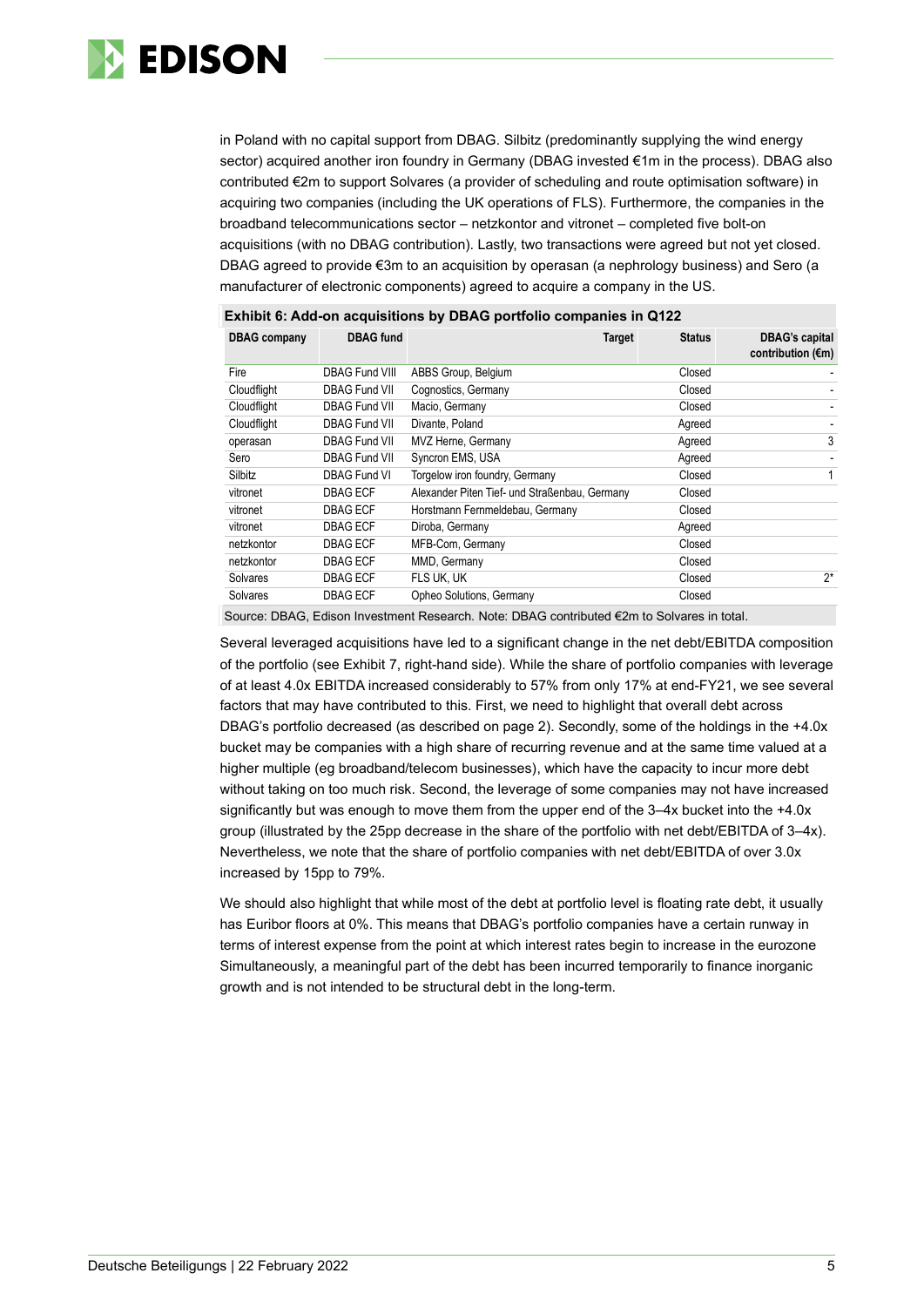

### **Exhibit 7: DBAG's portfolio split at end-December 2021**



Source: DBAG

## **Valuation: Trading at a discount to NAV**

DBAG's shares usually trade at a premium to NAV, which likely stems from the fact that the marketimplied value of the fund services segment is only marginally captured in DBAG's NAV. Only 3i and Eurazeo have meaningful share of third-party capital in their AUM. Unlike DBAG, Eurazeo recognises asset management activity in its NAV (20% of its NAV as at end-June 2021).

Having said that, currently DBAG's shares are traded at an 8.3% discount to NAV (vs a c 20% premium a year ago). Its NAV performance lags the PE companies in the peer group, as it is the third-worst performer in the one- and three-year periods, most likely due to its relatively high exposure to industrial companies, which experienced significant headwinds even before the onset of the pandemic and are still being valued below acquisition cost on average by DBAG. However, DBAG's 10-year NAV TR is broadly in line with the peer group. The 8.3% discount is still markedly narrower than the 19.6% median discount in the peer group (excluding 3i and Eurazeo, see Exhibit 8), as the market is likely attributing additional value to the fund services segment.

|                                |        |          |                  |               |               |               | -                |                  |                  |                    |            |                 |
|--------------------------------|--------|----------|------------------|---------------|---------------|---------------|------------------|------------------|------------------|--------------------|------------|-----------------|
| % unless stated                | Region | Market   | <b>NAV</b><br>TR | <b>NAV TR</b> | <b>NAV TR</b> | <b>NAV TR</b> | Price            | Price            | Price            | Price              | Premium/   | <b>Dividend</b> |
|                                |        | cap £m   | 1y               | 3y            | 5y            | $10y**$       | TR <sub>1v</sub> | TR <sub>3v</sub> | TR <sub>5v</sub> | TR 10 <sub>v</sub> | (discount) | yield           |
| <b>Deutsche Beteiligungs</b>   | Europe | 528.3    | 17.1             | 40.1          | 77.4          | 241.6         | 16.3             | 26.3             | 56.1             | 300.0              | (8.3)      | 2.4             |
| 3i                             | Global | 12,632.5 | 36.6             | 73.0          | 171.4         | 569.3         | 29.0             | 107.7            | 145.0            | 1.069.3            | 5.1        | 3.1             |
| Eurazeo                        | Global | 4.626.6  | 34.1             | 32.5          | 85.3          | 131.3         | 31.3             | 27.0             | 68.6             | 414.7              | (29.4)     | 2.1             |
| <b>GIMV</b>                    | Global | 1.177.2  | 14.7             | 9.5           | 32.8          | 100.0         | 2.3              | 17.3             | 16.9             | 114.6              | 2.5        | 4.7             |
| <b>HgCapital Trust</b>         | UK     | .882.6   | 39.2             | 111.0         | 191.8         | 367.5         | 39.8             | 150.8            | 209.8            | 466.7              | (0.3)      | 0.5             |
| <b>ICG Enterprise Trust</b>    | UK     | 809.9    | 33.2             | 64.7          | 119.7         | 242.5         | 35.5             | 70.2             | 112.5            | 377.2              | (27.4)     | 2.2             |
| Oakley Capital Investments     | Europe | 724.2    | 34.7             | 98.2          | 147.4         | 240.7         | 48.1             | 154.3            | 180.8            | 256.6              | (24.6)     | 1.1             |
| <b>Princess Private Equity</b> | Global | 713.0    | 10.9             | 48.8          | 84.7          | 193.3         | 20.2             | 87.0             | 112.8            | 364.6              | (19.1)     | 5.4             |
| Standard Life Private Equity   | Europe | 805.6    | 37.4             | 67.6          | 120.3         | 267.0         | 49.0             | 99.4             | 134.9            | 507.8              | (20.1)     | 2.6             |
| Average                        |        | 2.921    | 30.1             | 63.2          | 119.2         | 264.0         | 31.9             | 89.2             | 122.7            | 446.4              | (14)       | 3               |
| Rank                           |        | 9        |                  |               | 8             | 5             | 8                | 8                | 8                |                    |            | 5               |

### **Exhibit 8: Listed PE investment companies peer group at 22 February 2022\***

Source: Morningstar, Edison Investment Research. Note: \*12-month NAV performance in sterling terms based on end-December 2021 NAV, or latest earlier available NAV (end-October for ICG Enterprise Trust, end-September for GIMV and HgCapital Trust and end-June for Eurazeo). \*\*Last available NAV at the beginning of the 10-year period was end-January 2012 for ICG Enterprise, end-March 2012 for 3i and end-November 2011 for DBAG due to reporting period change during the period.

> Assuming that the market is assigning a discount to the reported carrying value of DBAG's PE investments in line with the current median discount to NAV of DBAG's peers, the fund services segment is valued at €71.0m or a mere 6.2x earnings multiple, based on the midpoint of FY22 management guidance. At the same time, asset managers trade at an average FY22e P/E multiple of 18.0x (see ou[r August 2021](https://www.edisongroup.com/publication/strong-firepower-for-new-acquisitions/29823/) note for details on the peer group selection, and potential factors behind discount to peers). If we assume that the fund services segment trades in line with the average peer P/E FY22e ratio (taxes and minorities are negligible in the case of DBAG), the implied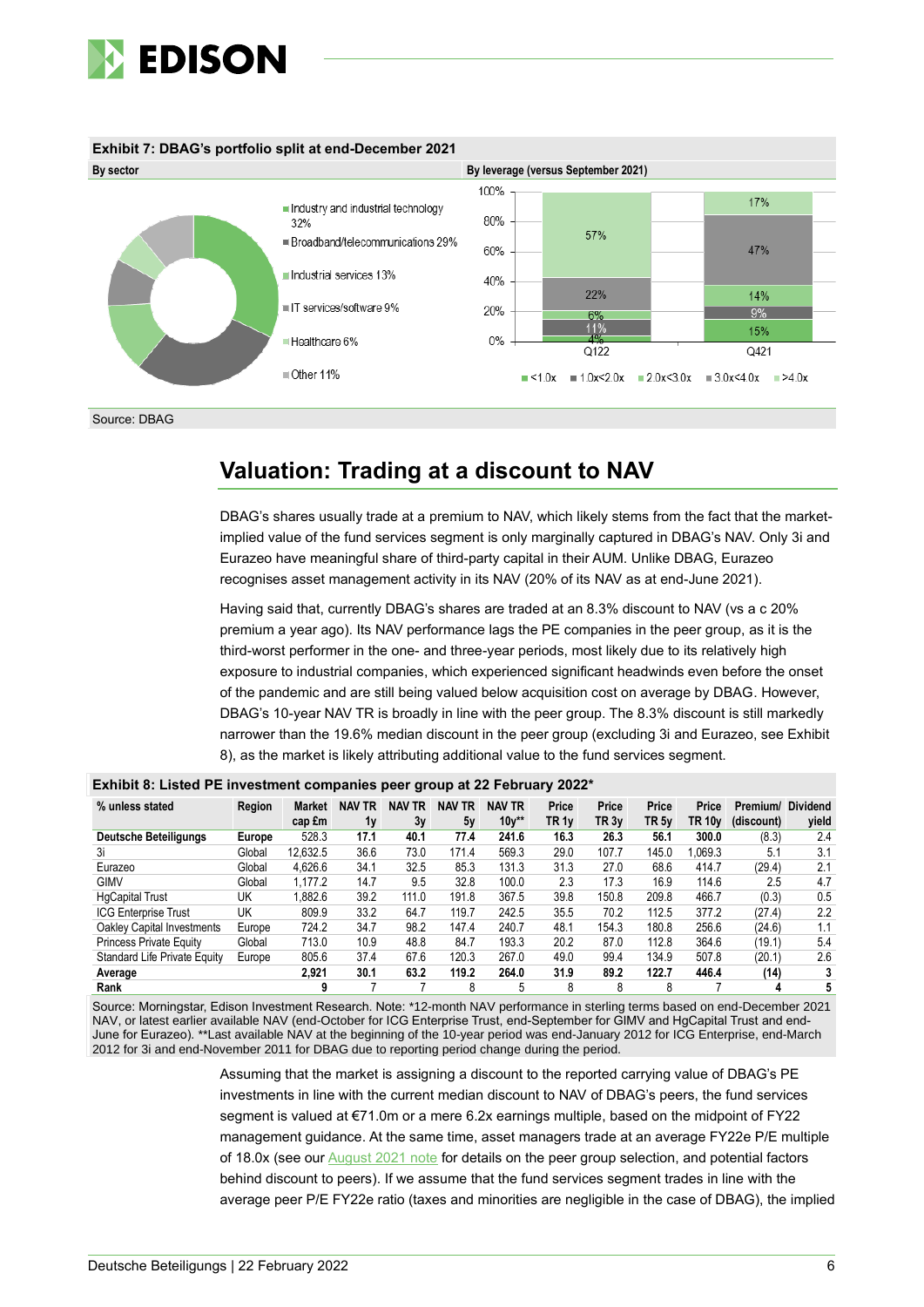

value of the PE investments segment is €426m (ie a 39% discount to NAV). While none of the asset managers is a direct comparator, we believe DBAG's current valuation remains undemanding, especially given its goal of reaching €17–19m in fund services profits (supported by the launch of a new buyout fund) by FY24.

| Exhibit 9: Analysis of DBAG's market value by segment           |                                       |                                    |  |  |  |  |  |  |
|-----------------------------------------------------------------|---------------------------------------|------------------------------------|--|--|--|--|--|--|
| Approach                                                        | PE investments in line<br>with peers* | Fund services in line with peers** |  |  |  |  |  |  |
| Discount applied to PE investments value (%)                    | (20)                                  | (39)                               |  |  |  |  |  |  |
| Implied value of PE investments segment ( $\epsilon$ m)         | 561.8                                 | 426.3                              |  |  |  |  |  |  |
| Implied value of fund services segment $(\epsilon m)$           | 71.0                                  | 206.5                              |  |  |  |  |  |  |
| Implied FY21e earnings multiple of fund services segment*** (x) | 6.2                                   | 18.0                               |  |  |  |  |  |  |

Source: DBAG, Edison Investment Research. Note: \*Peer group median excluding 3i and Eurazeo. \*\*Blackstone, Partners Group, EQT, Intermediate Capital, Tikehau Capital, Cohen & Steers. \*\*\*Based on the midpoint of management guidance.